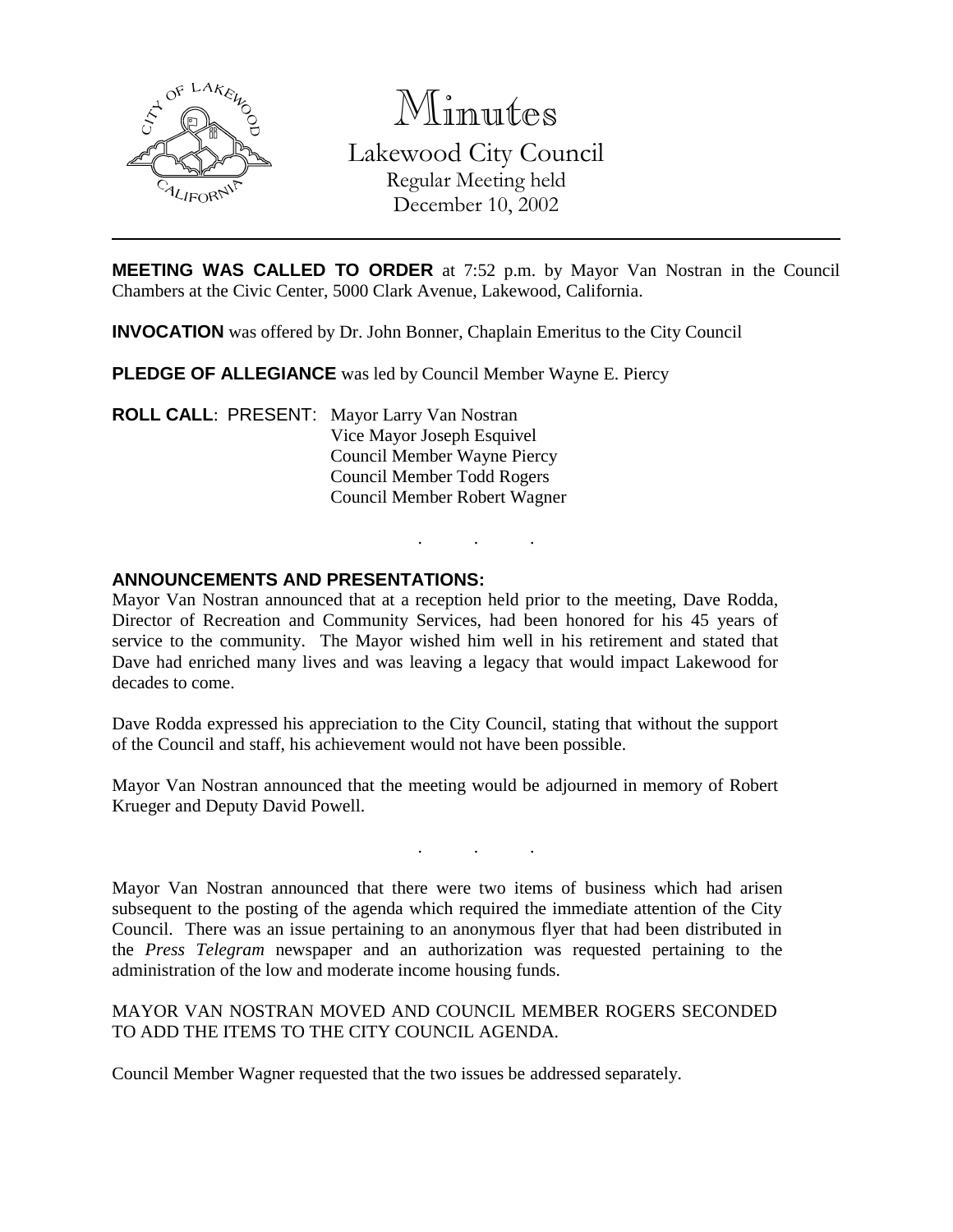Council Member Piercy stated that he was opposed to adding discussion of the anonymous flyer to the City Council agenda since the flyer was critical of the City Council's handling of the school district formation issue. He stated that one of the major reasons for retaining the services of a consultant was to de-politicize the school issue and to address the issue at this time from the dais would be working against that goal.

Council Member Wagner stated he also was opposed to adding the item to the Council agenda for the reason that the flyer had first been distributed some time ago and that he felt the item could wait to be addressed on a future agenda. He stated that by addressing the item at this time, others wishing to express an opinion on the matter would be precluded from being heard.

MAYOR VAN NOSTRAN STATED HE WOULD WITHDRAW THE MOTION WITH THE CONCURRENCE OF THE SECOND. COUNCIL MEMBER ROGERS CONCURRED.

MAYOR VAN NOSTRAN MOVED AND COUNCIL MEMBER PIERCY SECONDED TO ADD THE HOUSING ITEM TO THE CITY COUNCIL AGENDA. UPON ROLL CALL VOTE, THE MOTION WAS APPROVED:

AYES: COUNCIL MEMBERS: Rogers, Esquivel, Piercy, Wagner and Van Nostran NAYS: COUNCIL MEMBERS: None

#### **ROUTINE ITEMS:**

Council Member Wagner requested that consideration of the Minutes of the Meeting held November 12, 2002, be continued to the next regular meeting in January.

. . .

VICE MAYOR ESQUIVEL MOVED AND COUNCIL MEMBER PIERCY SECONDED TO APPROVE ROUTINE ITEMS 1 THROUGH 11.

- RI-1 Approval of Minutes of the Meeting of November 26, 2002
- RI-2 Approval of Personnel Transactions
- RI-3 Approval of Registers of Demands dated November 7, November 14, November 21, and November 27, 2002
- RI-4 RESOLUTION NO. 2002-95; A RESOLUTION OF THE CITY COUNCIL OF THE CITY OF LAKEWOOD PROHIBITING THE PARKING OR STANDING OF VEHICLES BETWEEN 10 A.M. AND 3 P.M. ON TUESDAY OF EACH WEEK FOR STREET SWEEPING PURPOSES ON BOTH SIDES OF 209TH STREET BETWEEN ELAINE AVENUE AND HORST AVENUE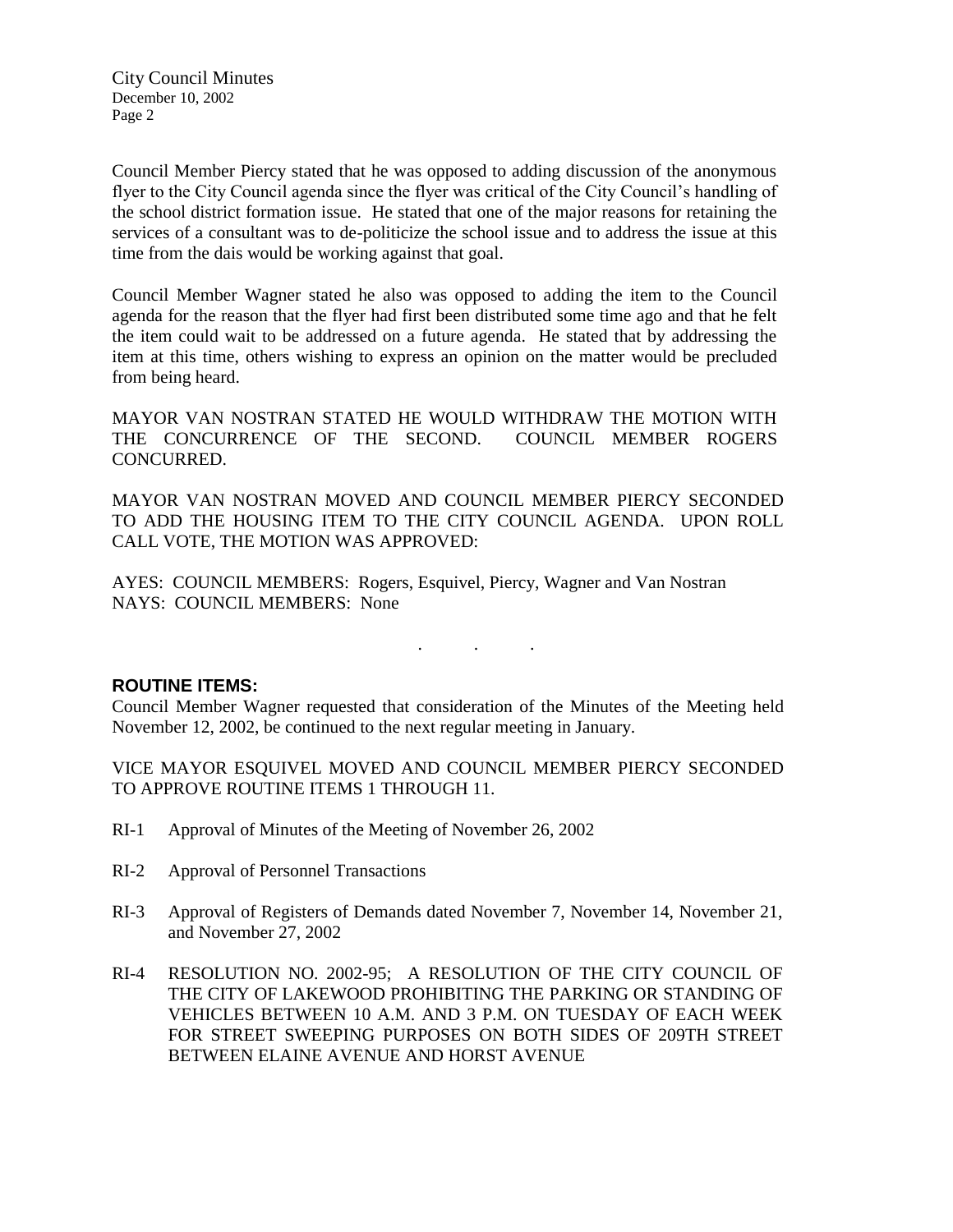#### **ROUTINE ITEMS:** Continued

RESOLUTION NO. 2002-96; A RESOLUTION OF THE CITY COUNCIL OF THE CITY OF LAKEWOOD PROHIBITING THE PARKING OR STANDING OF VEHICLES BETWEEN 7 A.M. AND 12 P.M. ON THURSDAY OF EACH WEEK FOR STREET SWEEPING PURPOSES ON BOTH SIDES OF SOUTH STREET SOUTH SERVICE ROAD BETWEEN COKE AVENUE AND HAYTER AVENUE

RESOLUTION NO. 2002-97; A RESOLUTION OF THE CITY COUNCIL OF THE CITY OF LAKEWOOD PROHIBITING THE PARKING OR STANDING OF VEHICLES BETWEEN 10 A.M. AND 3 P.M. ON WEDNESDAY OF EACH WEEK FOR STREET SWEEPING PURPOSES ON BOTH SIDES OF WOODRUFF AVENUE EAST SERVICE ROAD BETWEEN HARDWICK STREET AND ALLEY NORTH OF DEL AMO BOULEVARD

- RI-5 Approval of Acquisition of Water Rights from Golden West Refining Company
- RI-6 RESOLUTION NO. 2002-98; A RESOLUTION OF THE CITY COUNCIL OF THE CITY OF LAKEWOOD DECLARING SURPLUS CITY-OWNED PROPERTY ADJACENT TO 6701 DENMEAD, LAKEWOOD, CALIFORNIA AND AUTHORIZING TRANSFER OF SAID PROPERTY TO THE OWNER OF THE REAL PROPERTY AT 6701 DENMEAD, LAKEWOOD, CALIFORNIA
- RI-7 RESOLUTION NO. 2002-99; A RESOLUTION OF THE CITY COUNCIL OF THE CITY OF LAKEWOOD ESTABLISHING A PHYSICALLY HANDICAPPED PERSONS DESIGNATED PARKING SPACE ON THE SOUTH SIDE OF 208TH STREET WITHIN THE CITY OF LAKEWOOD

RESOLUTION NO. 2002-100; A RESOLUTION OF THE CITY COUNCIL OF THE CITY OF LAKEWOOD ESTABLISHING A PHYSICALLY HANDICAPPED PERSONS DESIGNATED PARKING SPACE ON THE SOUTH SIDE OF 209TH STREET WITHIN THE CITY OF LAKEWOOD

- RI-8 RESOLUTION NO. 2002-101; A RESOLUTION OF THE CITY COUNCIL OF THE CITY OF LAKEWOOD ADOPTING THE 2003 EDITION OF THE STANDARD SPECIFICATIONS FOR PUBLIC WORKS CONSTRUCTION
- RI-9 Approval of Additional Work for Public Works Project No. 02-6; ADA Curb Ramps
- RI-10 Approval of Monthly Report of Investment Transactions
- RI-11 Approval of Encroachment Permit for Pioneer Boulevard

UPON ROLL CALL VOTE, THE MOTION WAS APPROVED:

AYES: COUNCIL MEMBERS: Rogers, Esquivel, Piercy, Wagner and Van Nostran NAYS: COUNCIL MEMBERS: None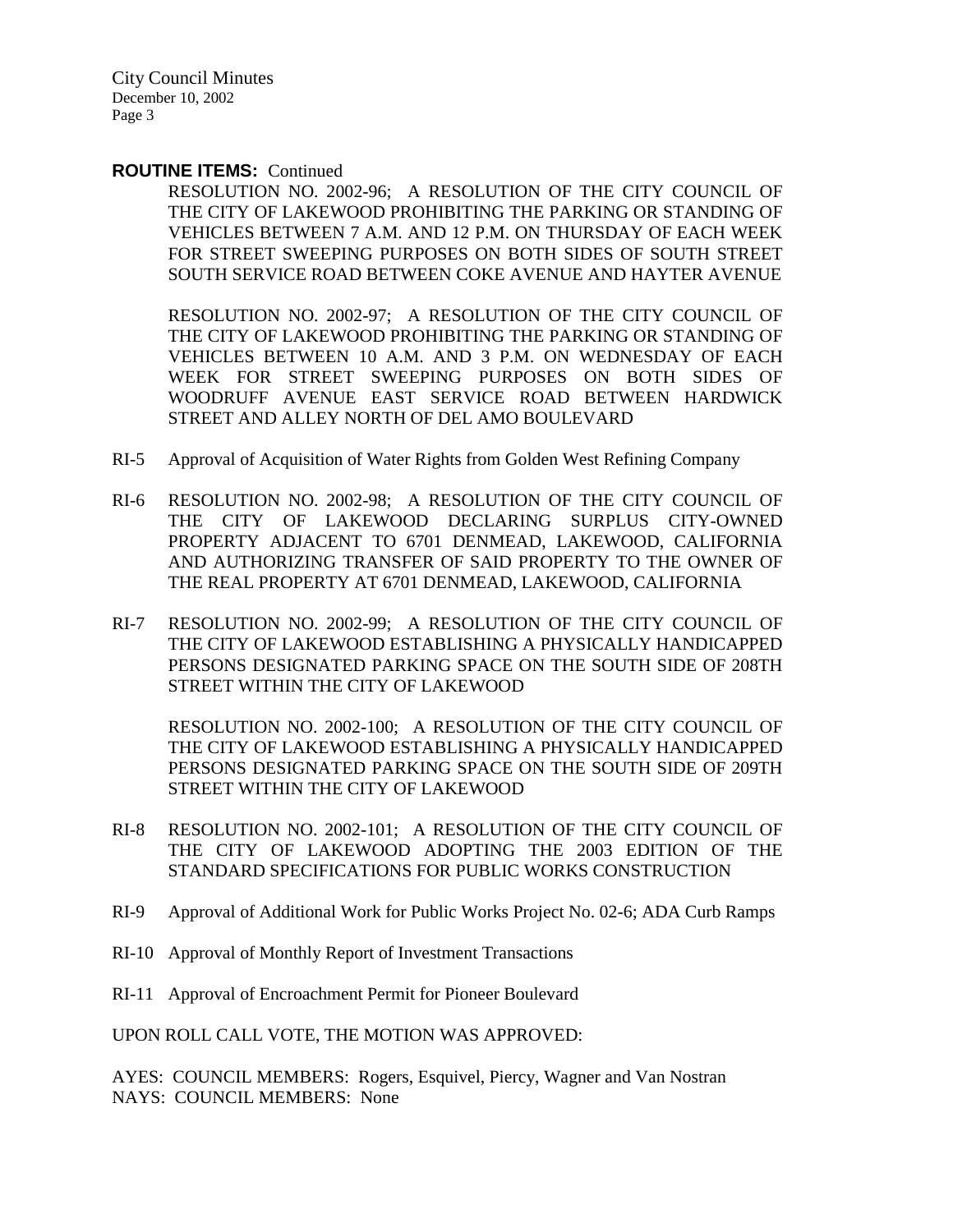# **1.1 • AMENDING THE LAKEWOOD MUNICIPAL CODE AND ZONING ORDINANCE RELATING TO HEIGHT OF FENCES ABUTTING THE WEST SAN GABRIEL RIVER OPEN SPACE AREA**

The Director of Community Development, Chuck Ebner, gave a brief oral presentation based on the memorandum contained in the agenda and stated that in conjunction with improvements occurring at the West San Gabriel River Open Space Area, the residents with property bordering the west side of the project had expressed the desire to construct new, higher fencing along their rear property line to improve security. Currently, the Lakewood Municipal Code requires a conditional use permit for fencing in excess of six feet in height. The Planning and Environment Commission had reviewed the matter and, having determined that such would not create a negative impact on surrounding properties, was recommending the City Council introduce the proposed ordinance to allow fencing up to eight feet in height without a conditional use permit for properties abutting the West San Gabriel River Open Space Area.

ORDINANCE NO. 2002-10; AN ORDINANCE OF THE CITY COUNCIL OF THE CITY OF LAKEWOOD AMENDING THE LAKEWOOD ZONING ORDINANCE AND THE MUNICIPAL CODE PERTAINING TO GENERAL PROVISIONS RELATING TO HEIGHT OF FENCES ABUTTING THE WEST SAN GABRIEL RIVER OPEN SPACE AREA

Mayor Van Nostran opened the public hearing at 8:09 p.m. and called for anyone in the audience wishing to address the City Council on this matter. There was no response.

COUNCIL MEMBER WAGNER MOVED AND COUNCIL MEMBER PIERCY SECONDED TO INTRODUCE ORDINANCE NO. 2002-10. UPON ROLL CALL VOTE, THE MOTION WAS APPROVED:

. . .

AYES: COUNCIL MEMBERS: Rogers, Esquivel, Piercy, Wagner and Van Nostran NAYS: COUNCIL MEMBERS: None

### **1.2 • THE REGULATION OF INDOOR SWAP MEETS**

The Director of Community Development, Chuck Ebner, gave a brief oral presentation based on the memorandum contained in the agenda and stated the Planning and Environment Commission had completed its study on swap meet uses and concluded that regulations were necessary to prevent such uses from being a detriment to the community. The proposed ordinance would establish an appropriate zone, minimum floor area, minimum parking, hours of operation, security and a number of health-related regulations. It was the recommendation of the Planning and Environment Commission that the City Council hold a public hearing, introduce the ordinance and approve the related Negative Declaration.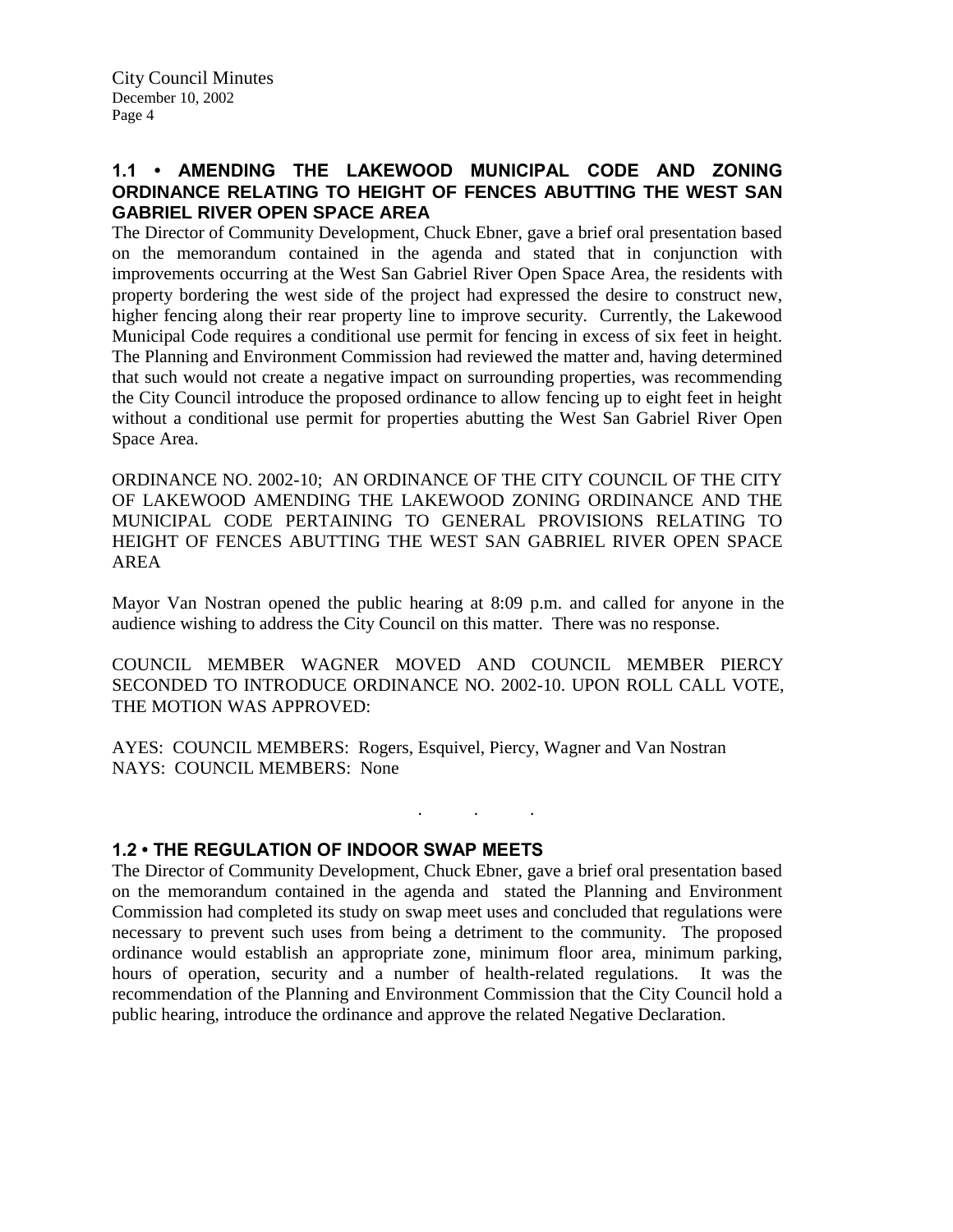### **1.2 • THE REGULATION OF INDOOR SWAP MEETS** - Continued

ORDINANCE NO. 2002-11; AN ORDINANCE OF THE CITY COUNCIL OF THE CITY OF LAKEWOOD AMENDING THE LAKEWOOD ZONING ORDINANCE BY REPEALING ORDINANCE NO. 2002-3 PROHIBITING THE ESTABLISHMENT OF SWAP MEETS AND AMENDING THE LAKEWOOD MUNICIPAL CODE TO AUTHORIZE SWAP MEETS BY CONDITIONAL USE PERMIT

Responding to a question from Council Member Rogers, Mr. Ebner stated that while the City could not deny any particular use based on problems previously experienced with that type of use, the City did have the authority to establish conditions to regulate a certain type of use that would mitigate negative impacts.

Mayor Van Nostran opened the public hearing at 8:15 p.m. and called for anyone in the audience wishing to address the City Council on this matter.

Jerry Cleveland noting neighborhood concern regarding such a use at a vacant market site, expressed support for the ordinance. He also noted that vehicles were being parked for sale in the parking lot of the vacant market site.

COUNCIL MEMBER ROGERS MOVED AND VICE MAYOR ESQUIVEL SECONDED TO CLOSE THE PUBLIC HEARING AND INTRODUCE ORDINANCE NO. 2002-11. UPON ROLL CALL VOTE, THE MOTION WAS APPROVED:

AYES: COUNCIL MEMBERS: Rogers, Esquivel, Piercy, Wagner and Van Nostran NAYS: COUNCIL MEMBERS: None

### **1.3 • EXTENSION OF INTERIM URGENCY ZONING ORDINANCE NO. 2002-9; PROHIBITING THE ESTABLISHMENT OF ANY MOTEL OR HOTEL WITHIN THE CITY OF LAKEWOOD PENDING COMPLETION OF A STUDY AND REPORT BY THE PLANNING AND ENVIRONMENT COMMISSION**

. . .

The Community Development Director gave a brief oral presentation based on the memorandum contained in the agenda and reported the City Council had previously approved a moratorium on the development of hotels and motels, pending a study by the Planning and Environment Commission as to the appropriate conditions for such a use. The preliminary study had indicated areas of concern and changes in hospitality industry standards that needed to be addressed. Due to the complexity of the issue, the Planning and Environment Commission had been unable to complete the study and had requested that the City Council extend the moratorium for an additional period as permitted by the Government Code.

Mayor Van Nostran opened the public hearing at 8:19 p.m. and called for anyone in the audience wishing to address the City Council on this matter. There was no response.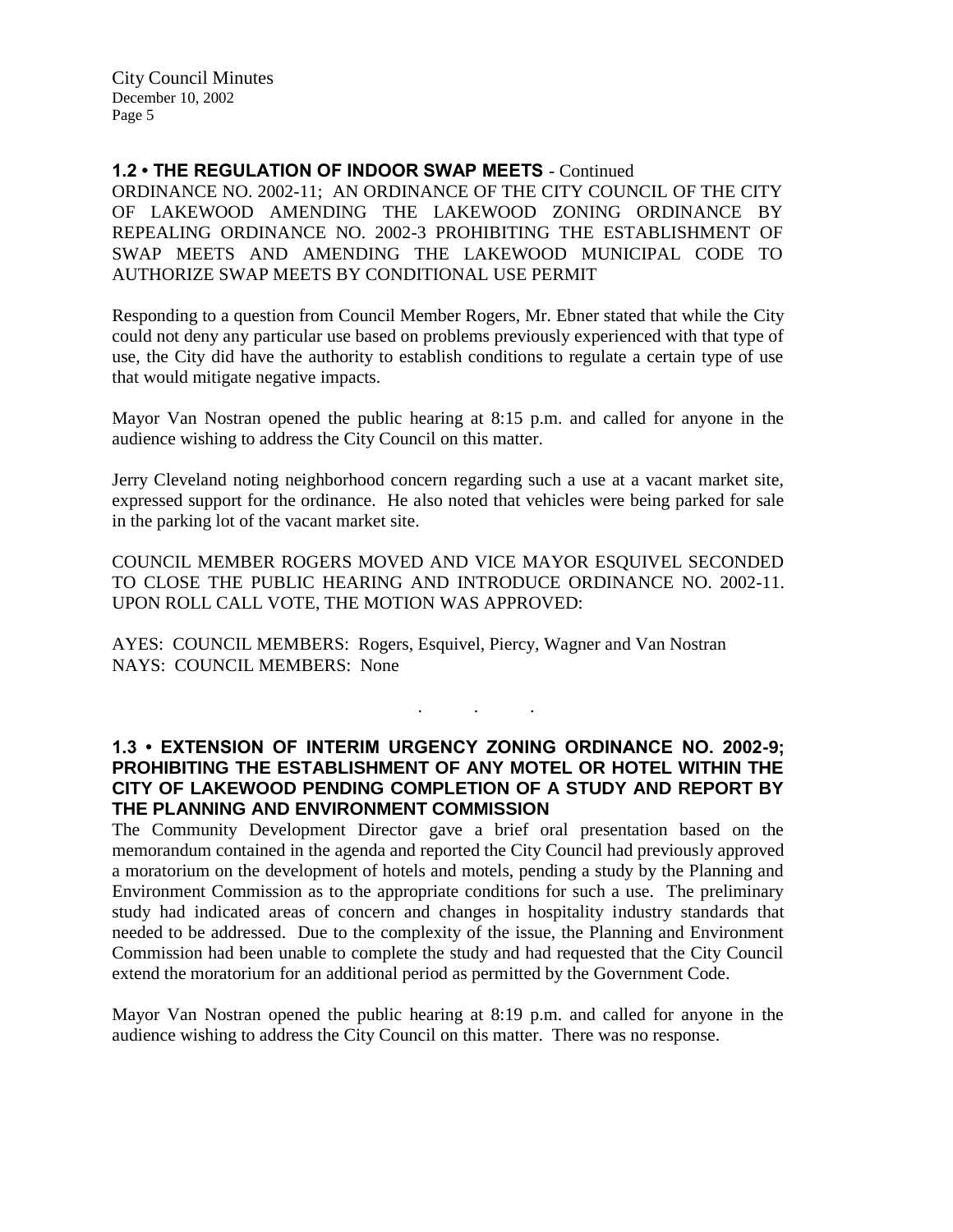**1.3 • EXTENSION OF INTERIM URGENCY ZONING ORD. NO. 2002-9** – Cont. COUNCIL MEMBER PIERCY MOVED AND COUNCIL MEMBER ROGERS SECONDED TO CLOSE THE PUBLIC HEARING AND INTRODUCE ORDINANCE NO. 2002-12. UPON ROLL CALL VOTE, THE MOTION WAS APPROVED:

AYES: COUNCIL MEMBERS: Rogers, Esquivel, Piercy, Wagner and Van Nostran NAYS: COUNCIL MEMBERS: None

ORDINANCE NO. 2002-12; AN ORDINANCE OF THE CITY COUNCIL OF THE CITY OF LAKEWOOD EXTENDING THE TERMS AND PROVISIONS OF ORDINANCE NO. 2002-9 PROHIBITING THE ESTABLISHMENT OF ANY MOTEL OR HOTEL WITHIN THE CITY PENDING COMPLETION OF A STUDY AND REPORT BY THE PLANNING AND ENVIRONMENT COMMISSION PERTAINING TO THE PROPER ZONE CLASSIFICATION AND CONDITIONS OF USE FOR MOTELS OR HOTELS WITHIN THE CITY, AS AN INTERIM ZONING ORDINANCE AND SETTING FORTH FACTS CONSTITUTING THE SAME AS AN URGENCY ORDINANCE was read by title by Mayor Van Nostran.

COUNCIL MEMBER ROGERS MOVED AND COUNCIL MEMBER WAGNER SECONDED TO WAIVE FURTHER READING OF ORDINANCE NO. 2002-12. UPON ROLL CALL VOTE, THE MOTION WAS APPROVED:

AYES: COUNCIL MEMBERS: Rogers, Esquivel, Piercy, Wagner and Van Nostran NAYS: COUNCIL MEMBERS: None

COUNCIL MEMBER WAGNER MOVED AND COUNCIL MEMBER PIERCY SECONDED TO ADOPT ORDINANCE NO. 2002-12. UPON ROLL CALL VOTE, THE MOTION WAS APPROVED:

. . .

AYES: COUNCIL MEMBERS: Rogers, Esquivel, Piercy, Wagner and Van Nostran NAYS: COUNCIL MEMBERS: None

### **3.1 • 2001-2002 GENERAL PLAN ANNUAL REPORT**

The Community Development Director gave a brief oral presentation based on the memorandum contained in the agenda and stated the California Government Code required each local planning agency to provide an annual report to its legislative body on the status of the General Plan and progress in its implementation. The report summarized key trends, projects and activities and compared them to the goals, policies and implementation programs outlined in the General Plan. It was the recommendation of the Planning and Environment Commission that the City Council receive and file the 2001-2002 General Plan Annual Report.

COUNCIL MEMBER WAGNER MOVED AND COUNCIL MEMBER ROGERS SECONDED TO APPROVE THE COMMISSION'S RECOMMENDATION.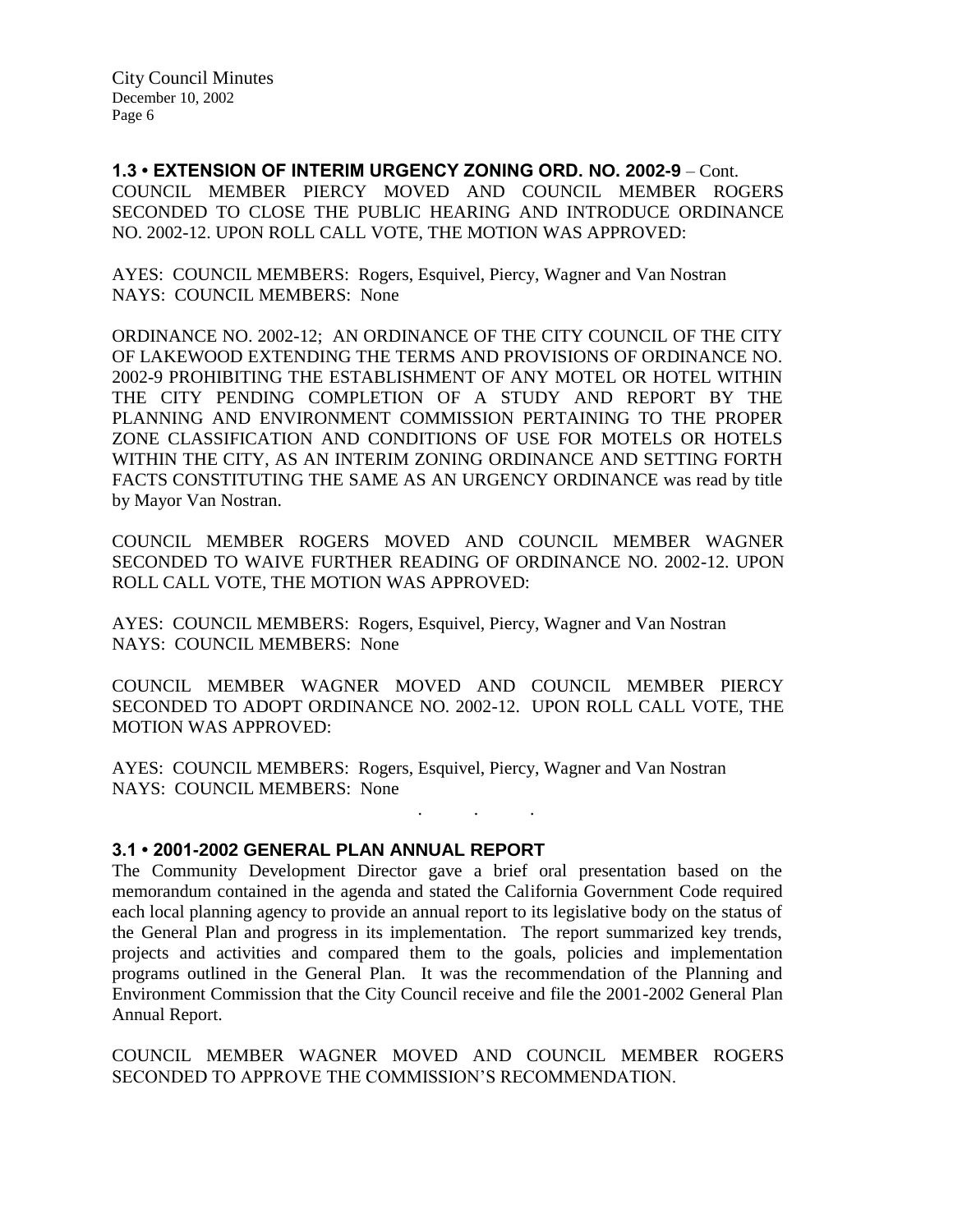# **3.1 • 2001-2002 GENERAL PLAN ANNUAL REPORT** - Continued UPON ROLL CALL VOTE, THE MOTION WAS APPROVED:

AYES: COUNCIL MEMBERS: Rogers, Esquivel, Piercy, Wagner and Van Nostran NAYS: COUNCIL MEMBERS: None

# **3.2 • REQUEST FOR CABLECASTING TIME FOR BELLFLOWER UNIFIED SCHOOL DISTRICT BOARD OF EDUCATION MEETINGS**

. . .

Assistant City Manager Michael Stover gave a brief oral presentation based on the memorandum contained in the agenda and stated correspondence had been received from Jamie McCord requesting that residents be allowed to submit videotapes of the Bellflower Unified School District Board of Education meetings for broadcast on the Lakewood municipal access channel. The videotapes would be made by volunteers as a pilot program. He advised that a previous request from a citizens' group seeking to broadcast Long Beach Unified School District Board of Education meetings had been granted by the City Council. He noted that staff had just been contacted by telephone by the ABC Unified School District regarding the process for them to submit videotapes of their Board of Education meetings and their formal request would be before the City Council very soon.

Council Member Piercy inquired about the length of the pilot program and whether there was adequate time available in the programming schedule to accommodate all the districts. Mr. Stover responded by stating that three months seemed to be an adequate time for the conduct of the pilot program, as problems must be addressed quickly, and that the Long Beach Pilot program had been going well, so far. Mr. Stover also advised that since Lakewood's public access channel provided 24-hour scheduling, there was sufficient time available to accommodate each district.

## COUNCIL MEMBER WAGNER MOVED AND VICE MAYOR ESQUIVEL SECONDED TO DIRECT STAFF TO PROCEED WITH THE DEVELOPMENT OF A PILOT PROGRAM FOR THE BELLFLOWER DISTRICT MEETINGS.

Council Member Rogers congratulated those involved in the videotaping and especially ABC Unified for stepping forward voluntarily to provide the public with access to these meetings. He cited the benefit to the community to have this information made available to any interested residents.

UPON ROLL CALL VOTE, THE MOTION WAS APPROVED:

AYES: COUNCIL MEMBERS: Rogers, Esquivel, Piercy, Wagner and Van Nostran NAYS: COUNCIL MEMBERS: None

. . .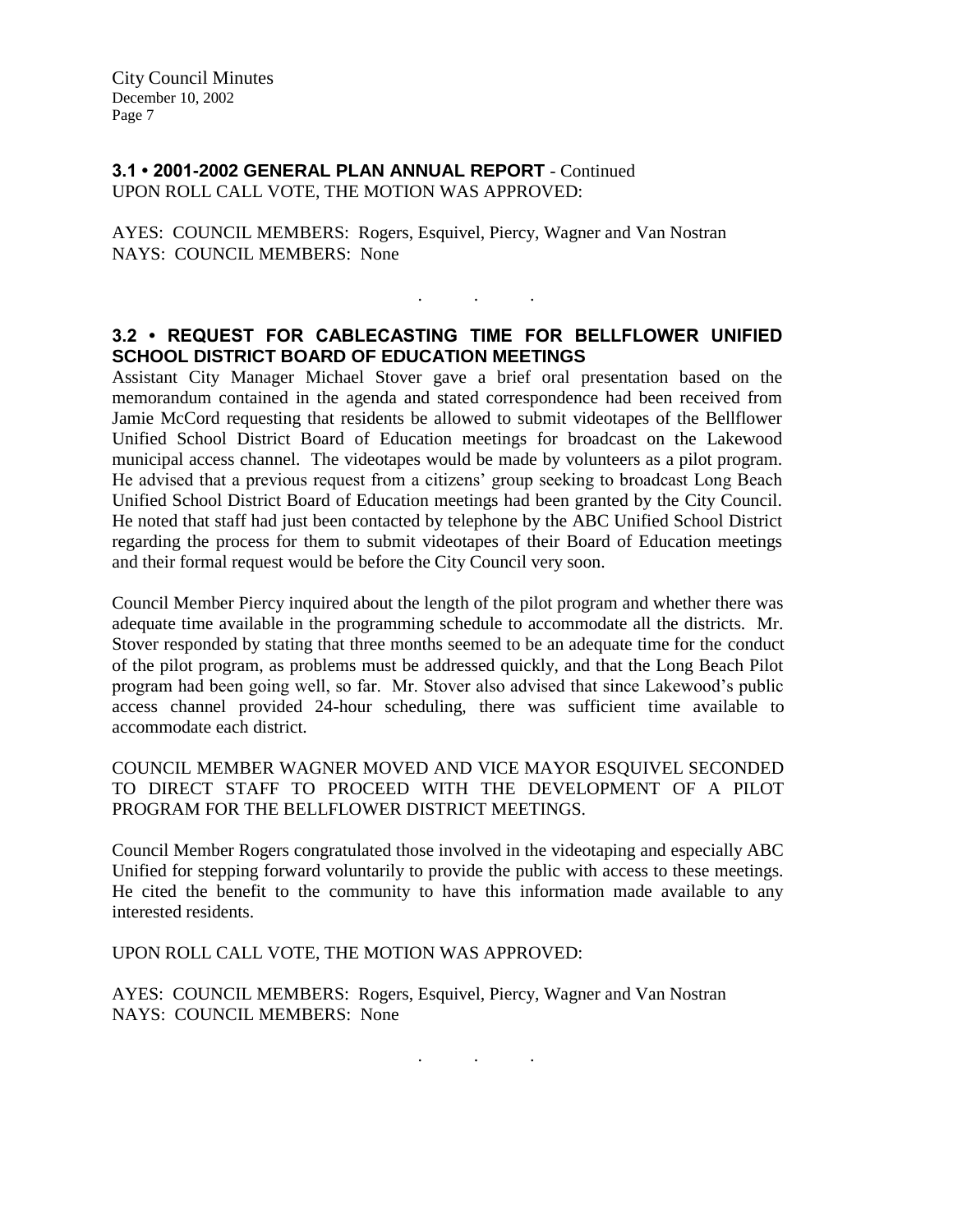## **3.3 • LOW AND MODERATE INCOME HOUSING FUND ADMINISTRATION**

*[Added to the by unanimous vote of the City Council]* 

The Community Development Director gave a brief oral presentation based on his memorandum and stated staff was recommending the City Council authorize the Mayor to enter into an agreement with the Lakewood Redevelopment Agency for the implementation of the low and moderate income fund programs using City staff and City disbursement of such funds. He advised that this was primarily an accounting change that would provide the City and Agency with better accountability.

COUNCIL MEMBER WAGNER MOVED AND COUNCIL MEMBER PIERCY SECONDED TO APPROVE STAFF'S RECOMMENDATION. UPON ROLL CALL VOTE, THE MOTION WAS APPROVED:

AYES: COUNCIL MEMBERS: Rogers, Esquivel, Piercy, Wagner and Van Nostran NAYS: COUNCIL MEMBERS: None

At 8:30 p.m., the Regular Meeting of the City Council was recessed for the Meeting of the Lakewood Redevelopment Agency. At 8:37 p.m., the City Council Meeting was reconvened.

. . .

. . .

#### **ORAL COMMUNICATIONS:**

Hugh Hallenberg, Bellflower, addressed the City Council regarding the City's support of the amicus brief filed on behalf of the City of Sacramento in an Americans with Disabilities Act related litigation case.

The City Attorney advised that the City Council had previously granted authority to the City Attorney to add the City of Lakewood to such briefs in appropriate cases. He advised that due to Brown Act restrictions, the City Council could not discuss the matter at this time, but he would provide background material to the Council regarding the circumstances of the case in the event they wished to consider the matter at a future meeting.

Tom Bowler reported a rodent infestation within the Southern California Edison right-of-way near his property.

Keith and Joan Black addressed the City Council regarding the "Segway" device, an electric personal assistive mobility device, which the California Council of the Blind was seeking to have banned from public sidewalks, since the device made no noise which would warn pedestrians for its approach.

Responding to questions from Council Member Wagner, Mr. Stover stated that staff would work with the City Attorney to determine if such a ban was feasible for Lakewood.

. . .